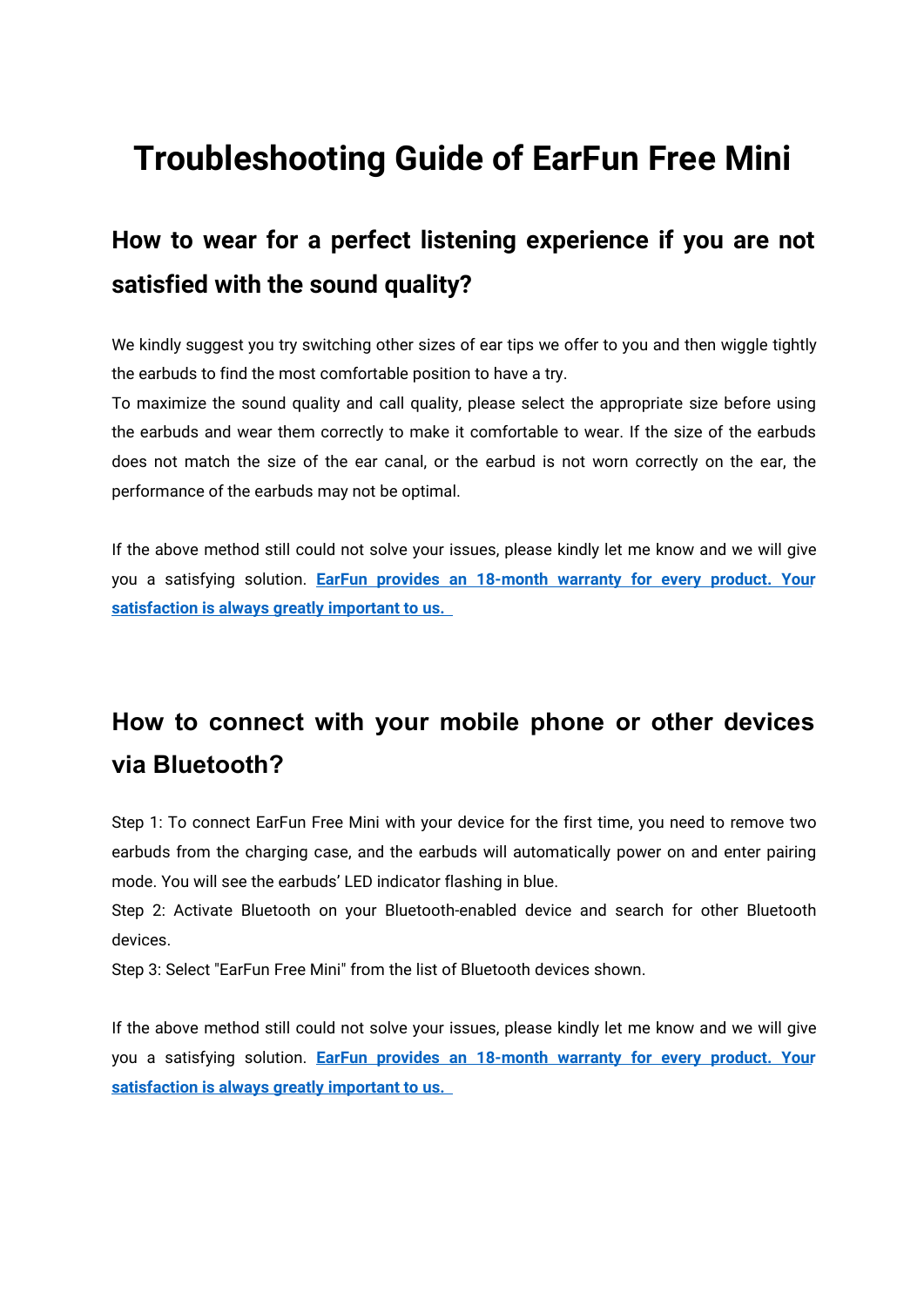## **How to pair and connect EarFun Free Mini with other new devices?**

To connect EarFun Free mini to a new device, you need to unpair the earbuds from the Bluetooth-enabled device that is connected. After that the earbuds will lose Bluetooth connection with the current device and enter pairing mode. At last you can search on the new device and connect.

For more instructions of using the earbuds, you can watch the video on our YouTube channel. Here is the link: <https://www.youtube.com/watch?v=YqRAHpX2QSg>

If the above method still could not solve your issues, please kindly let me know and we will give you a satisfying solution. **EarFun provides an [18-month](https://www.myearfun.com/warranty) warranty for every product. Your satisfaction is always greatly important to us.**

#### **How to solve the problem of Bluetoothconnection failure?**

If you fail to build connection between two earbuds, or between earbuds and Bluetooth device, we kindly suggest you reset and reconnect the earbuds per the updated steps:

Step 1: Unpair EarFun Free Mini from your Bluetooth-enabled device and delete the old connection on your device.

Step 2: Keep both earbuds out of the charging case, touch and hold the earbud button for at least 10s until they flash in red to turn off them.

Step 3: In power-off mode, touch and hold the earbud button simultaneously for at least 10s until both earbuds flash purple light three times, then earbuds have been reset successfully.

If the above method still could not solve your issues, please kindly let me know and we will give you a satisfying solution. **EarFun provides an [18-month](https://www.myearfun.com/warranty) warranty for every product. Your satisfaction is always greatly important to us.**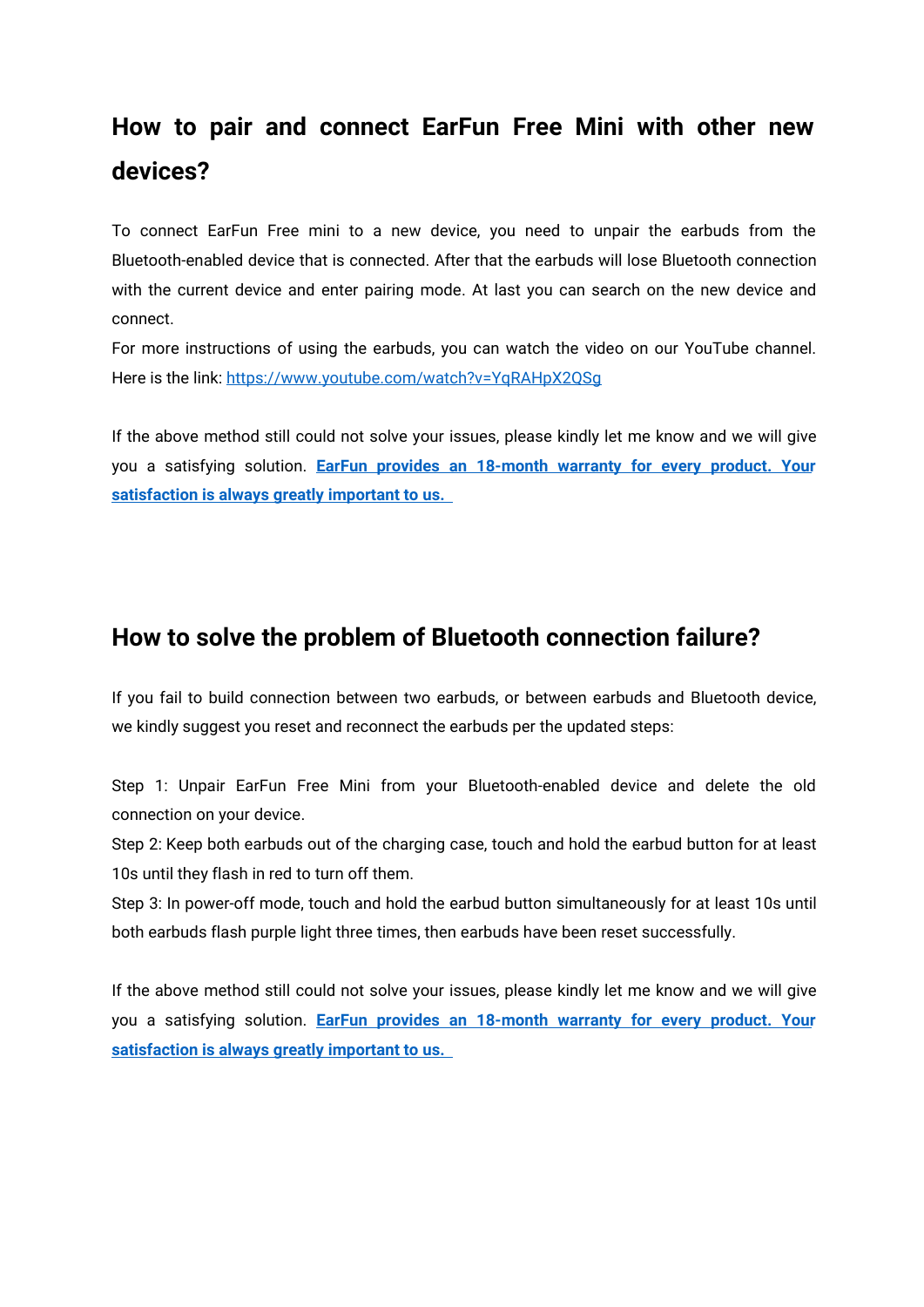# **How to solve the problems that the headset cannot be charged, the battery life is extremely low, the headset is automatically connected to the device in the box,and the single headset does not charge or turn on?**

A. Press the earbuds with forces to eliminate loose contactwith the case and keep them in ready place for a couple of times;

B. Use a toothpick to gently clean the metal contacts on the earbuds and charging case to avoid dust or wax stains;

C. Use the cleaning stick to dip rubbing alcohol and then clean the contacts of the earbuds and the charging case (especially the groove of the earbud contacts);

D. Rub them with clean napkins and charge them around 1.5 hour to try it out. (Ensure the case has enough battery life simultaneously).

To check whether the earbuds could charge in the case, you just need to put them in the case, if the indicator of the earbud flashes in red and the charging case indicator flashes in white, it means that it can be charged normally.

Note: Please dry the earbuds before you put them back into the charging case. Sweat or water on the earbuds might cause short circuit and damage the product during charging.

If the above method still could not solve your issues, please kindly let me know and we will give you a satisfying solution. **EarFun provides an [18-month](https://www.myearfun.com/warranty) warranty for every product. Your satisfaction is always greatly important to us.**

## **How to solve the problem of short battery life and automatic shutdown after use?**

**1.** After consulting with our engineers, we kindly suggest you try below steps.

A. Press the earbuds with forces to eliminate loose contact with the case and keep them in ready place for a couple of times;

B. Use a toothpick to gently clean the metal contacts on the earbuds and charging case to avoid dust or wax stains;

C. Clean the contacts of the earbuds and the charging case with alcohol cotton swab (especially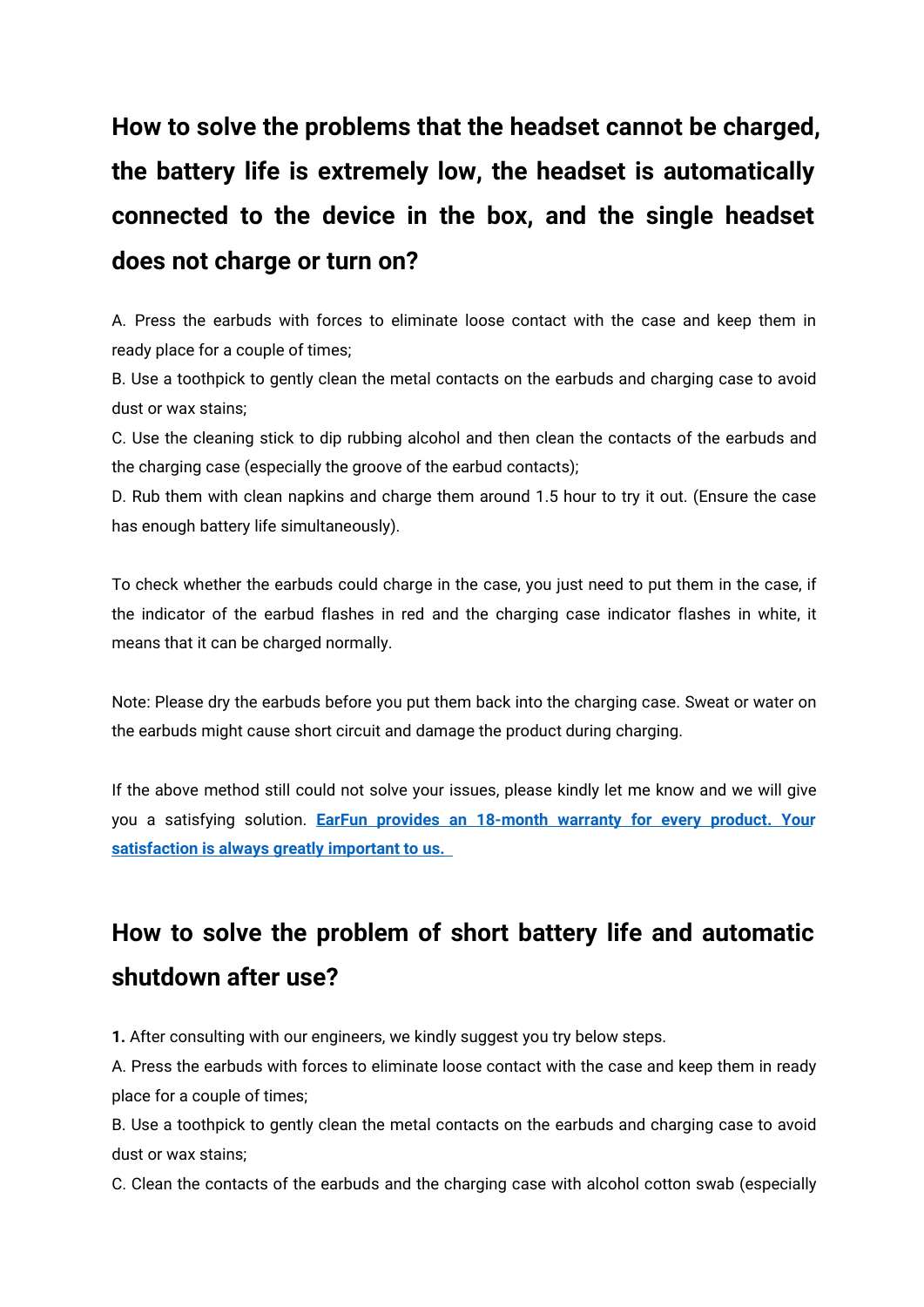the groove of the earbud contacts);

D. Rub them with clean napkins and charge them around 1.5 hour to try it out. (Ensure the case has enough battery life simultaneously).

**2.** If the above steps still don't work, could you please kindly tell us the specific battery level of the left and right earbud after you charge them 2 hours? Youcan connect one at a time to check the battery of each earbud.

A. For Android, it varies from the Android device, we kindly suggest you refer to the instruction manual of your device.

B. For iPhone, you can check the battery of the earbuds with adding the "Batteries" widget on your iOS device.

You can also google the concrete steps according to the model of your phone.

If the above method still could not solve your issues, please kindly let me know and we will give you a satisfying solution. **EarFun provides an [18-month](https://www.myearfun.com/warranty) warranty for every product. Your satisfaction is always greatly important to us.**

## **How to solve the problem that the charging case cannot charge the earbuds?**

Under this circumstance for trouble-shooting, we would suggest you use our original USB-C cable and try switching different cables also even sockets to exclude the reasons of external factors.

If the above method still could not solve your issues, please kindly let me know and we will give you a satisfying solution. **EarFun provides an [18-month](https://www.myearfun.com/warranty) warranty for every product. Your satisfaction is always greatly important to us.**

## **How to solve the problem of low headphone volume of both earbud?**

**A.** For the earbuds, to troubleshoot, we would suggest you use dry and soft brush to gently clean out the part near the caps from dusts or wax and then rub them with clean napkins cause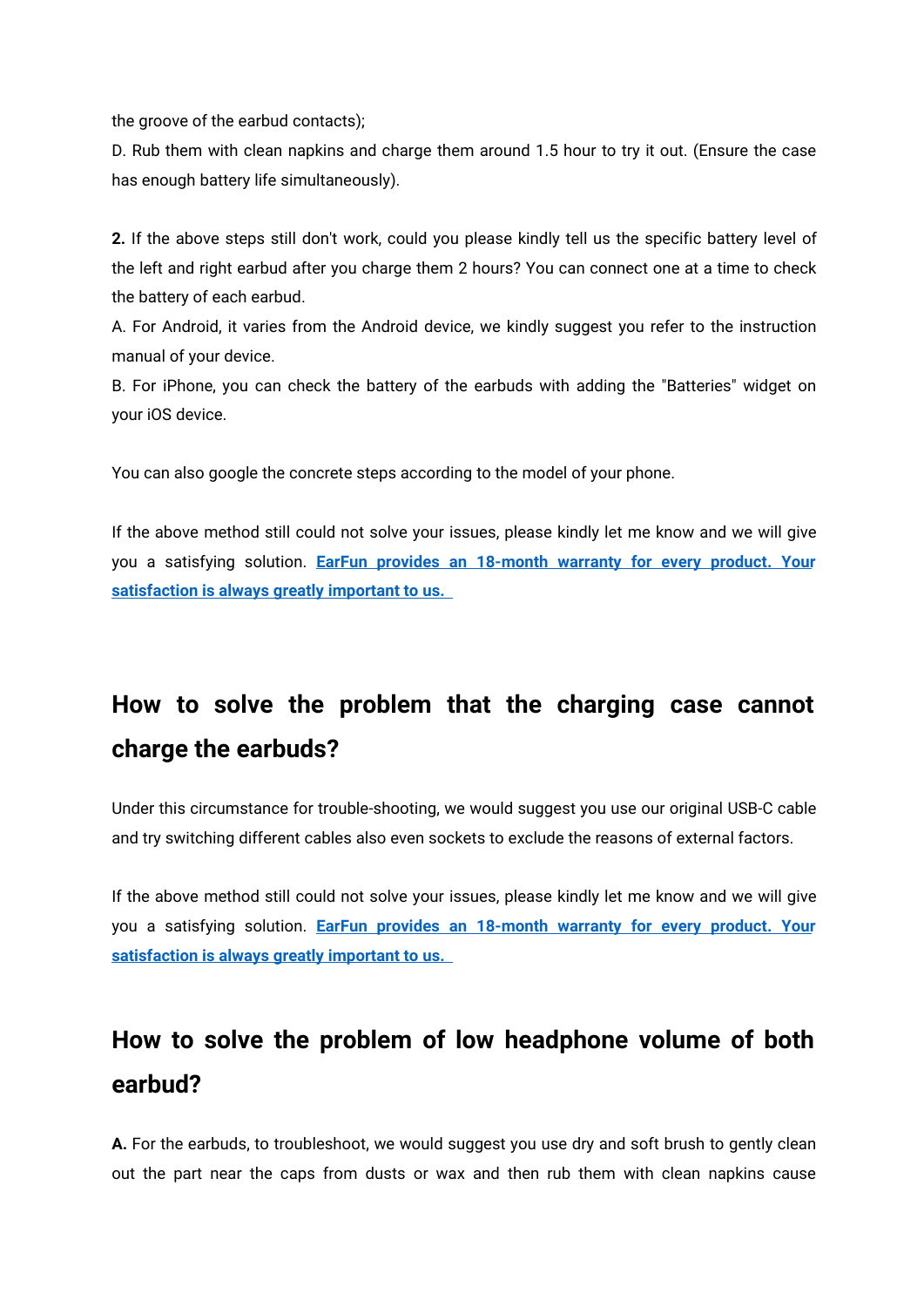accumulated dust or wax on the caps would block out or diminish the volume.

**B.** For users of different devices,

- For Android, Windows or some MP3 Players' Users:

1. You may tap the right earbud to increase the volume to have a try first.

2. If the volume is still low, you may disable the absolute volume control on your devices then it will become normal.

Sometimes you have to repeat these steps.

- For Samsung, Huawei Users:

You could try enabling the Media volume sync and also disable the absolute volume control on your devices, then the sound would become normal.

**C.** Plz try taking off the ear tips to see if the volume is still the same. Otherwise it may be result from the sealing of the ear tips and you may try switching ear tips we offer to you to try to resolve. If still it's the case, then it has something to do with the earbuds themselves.

If the above method still could not solve your issues, please kindly let me know and we will give you a satisfying solution. **EarFun provides an [18-month](https://www.myearfun.com/warranty) warranty for every product. Your satisfaction is always greatly important to us.**

## **How to solve the problem of low sound from a single earphone?**

**A.** We kindly suggest you remove the ear tips, then wrap the earbud with your hands, then blow air into the inner filter mesh of the earbud several times to have a try. To provide better sound, the sealing of our headphones is better than that of other headphones when the volume is reduced, perhaps because of the air pressure. When you take it off from your ear, the sound pressure deforms the sound filter mesh.

**B.** Use toothpicks to gently clean out the part near the caps from dust or wax, clean with cotton swab alcohol and then rub them with clean napkins to have a try because accumulated dust or wax on the caps would block out or diminish the volume.

**C.** If the above suggestions still couldn't solve the issue, we suggest you use the tweezer to remove the filter mesh of the earbuds and then clean the earbuds to check whether the volume